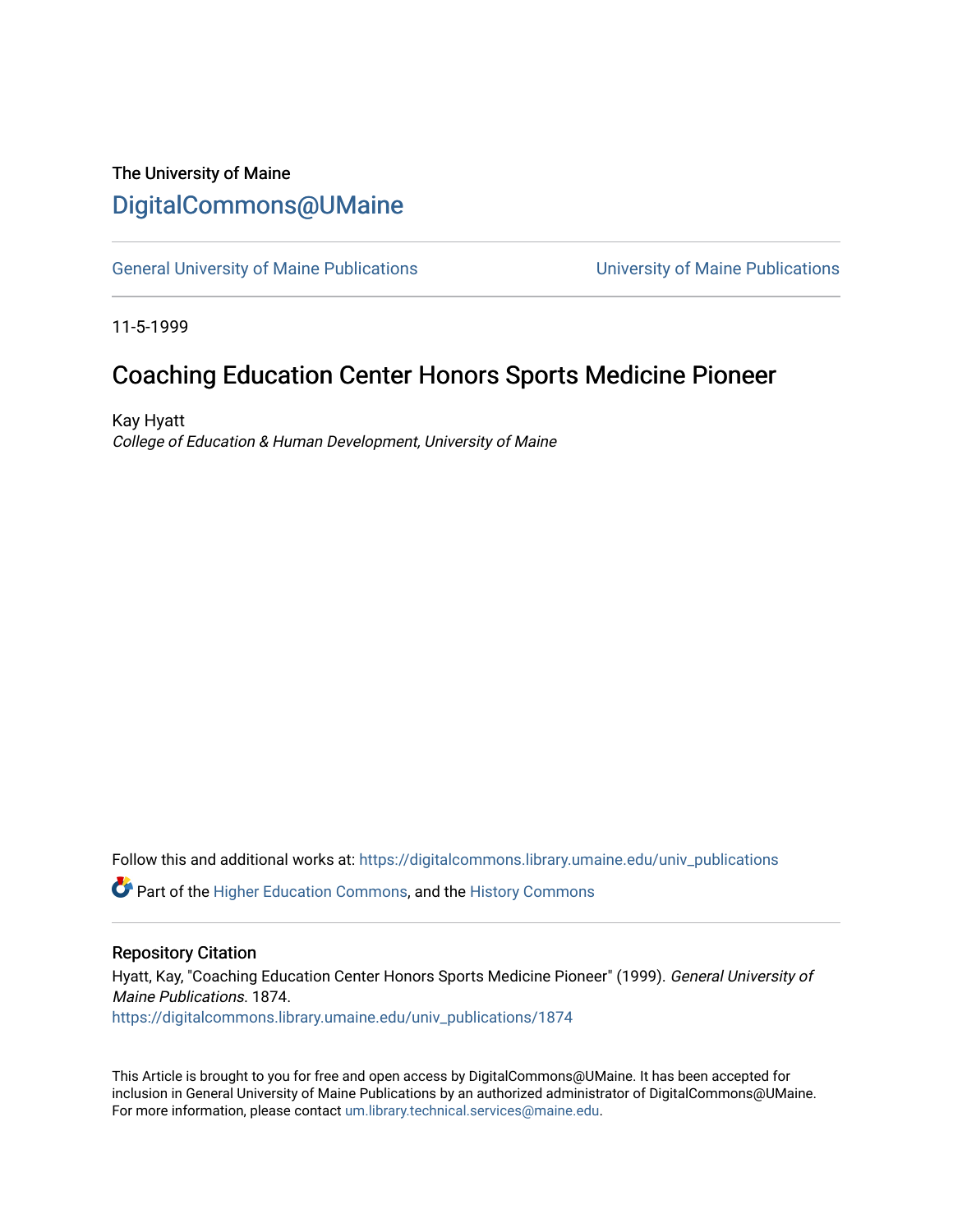# COLLEGE OF EDlJCATIOX **& HUMAN DEVELOPMENT**

**Selected News Releases** 

### **Coaching Education Center Honors Sports Medicine Pioneer**

ORONO, Maine -- The Maine Center for Coaching Education has honored retired Colby College educator and athletic trainer Carl E. Nelson of Waterville for his outstanding contributions to the promotion and practice of sports medicine in Maine. A pioneer in the care and prevention of athletic injuries, Nelson is the 1999 recipient of the Robert J. Lahey Sports Medicine Award.

Maine Center for Coaching Education Director Keith Lancaster presented the award to Nelson at the recent annual fall conference of the Maine Interscholastic Athletic Administrators' Association, held in Augusta. The award recognized Nelson for his long and extensive work with Maine high schools and communities and his dedication to the health, safety and welfare of young athletes. The professor of physical education emeritus and head athleticl trainer and director of health services at Colby, retired in 1993.

Nelson's contributions to Maine sports medicine are unparalleled, and his reputation as a skilled and caring trainer is legend in Maine and international in scope, Lancaster noted in his presentation. When Nelson came to Colby as head athletic trainer in 1959, he was one of only three such qualified individuals in the state. In addition to his work at Colby, he was always on call to help injured high school athletes and to provide advice and training for hundreds of Maine coaches and other school personnel.

Among his work at the Olympic level, Nelson served as head athletic trainer at the 1972 and 1976 games in Japan and Austria, and as clinic supervisor for the Lake Placid Organizing Committee at the 1980 winter games. He was named to the National Athletic Trainers Hall of Fame in 1986.

In Maine, esteem for Nelson has been demonstrated with recognition such as the Waterville Hockey Committee's Dedication to Youth award and the Waterville Elks'

Outstanding Citizen award. The Carl E. Nelson athletic training and therapy facility at Colby College is named in his honor at the request of major donors Harold and Bibby Alfond.

"Carl epitomizes all the attributes of a true educator," says Lancaster. "The greatest award amassed during his distinguished career is making a positive difference in the lives of hundreds of young athletes and his own students."

The Maine Center for Coaching Education provides leadership for the professional development of coaches statewide, resources for sports leaders and parents, and public forums on timely issues in sports. A collaborative effort of the University of Maine, the Maine Interscholastic Athletics Administrators' Association and the Maine Principals' Association, the Center is located within the College of Education and Human Development at UMaine.